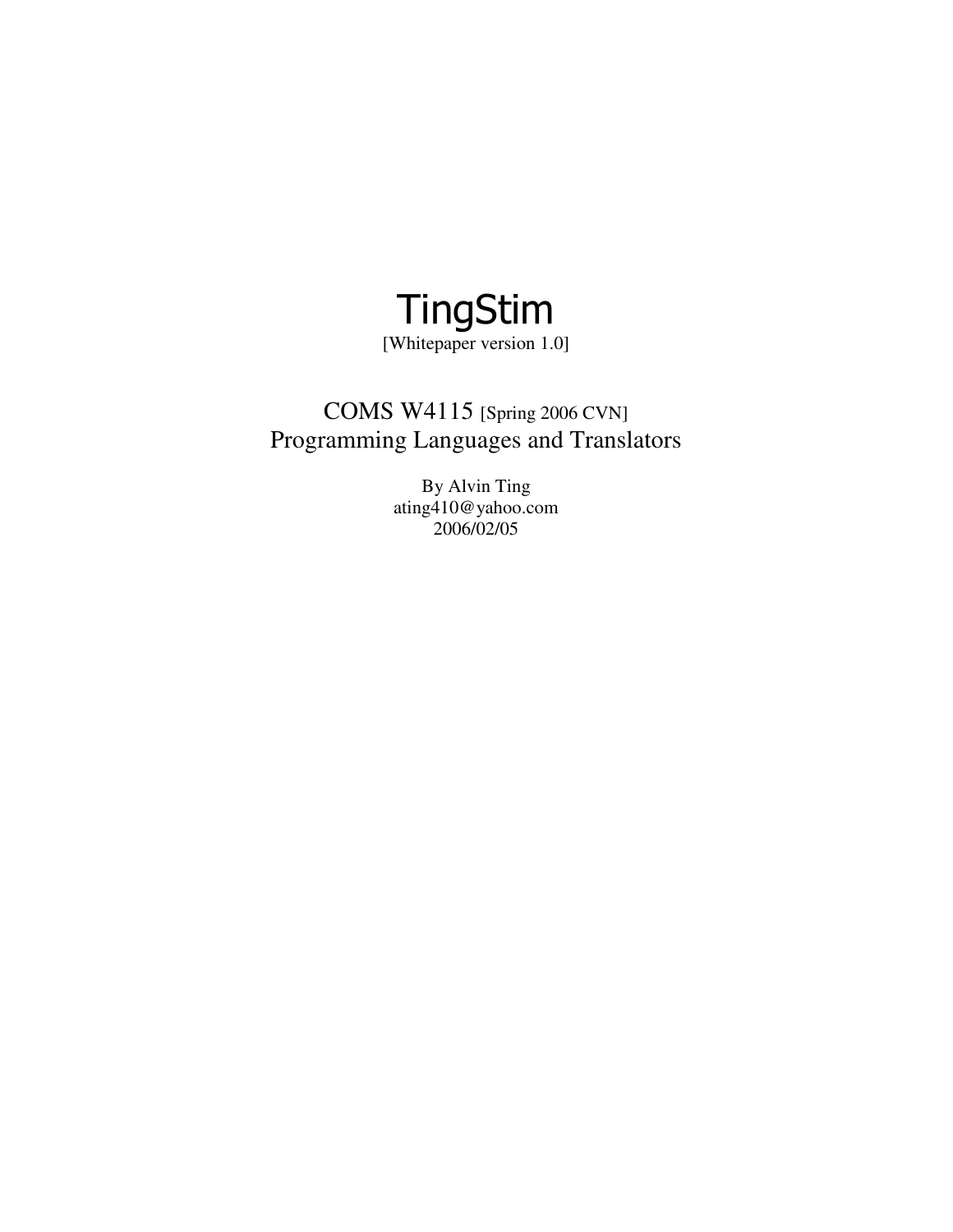# **TingStim:**

Stimulator / Interface Test Driver

# **1 Introduction**

#### **1.1 Description:**

TingStim is a simple, intuitive, and efficient language for stimulating communication interfaces. TingStim is used to test point-to-point terminals such as serial equipment as well as a wide array of networked devices such as routers or autonomous computing nodes. Using the TingStim language, the programmer captures the messages to be sent across the interface of interest along with the expected response messages in a plain text file called a scenario file. The scenario file is then compiled and the output ran on the TingStim interpreter. Finally, the results recorded by the interpreter of the interaction between the device of interest and the computer running the interpreter are analyzed by the programmer and compared with the expected results to validate and qualify the behavior of the device.

# **2 Details**

#### **2.1 Ease of Use**

TingStim is simple, easy to learn, and intuitive. There are no complicated constructs or recursive functions. Only basic and necessary features are included in the language in order not to confuse the programmer with too many options. Yet, the TingStim is powerful enough to stimulate even the most complex interfaces.

#### **2.2 Robust**

TingStim Scenario files are robust. For instance, if the communication interface changes from a Serial to an Ethernet connection, the original scenario file can easily be adapted by changing only a few lines in order to use the same message exchange sequence for the new interface.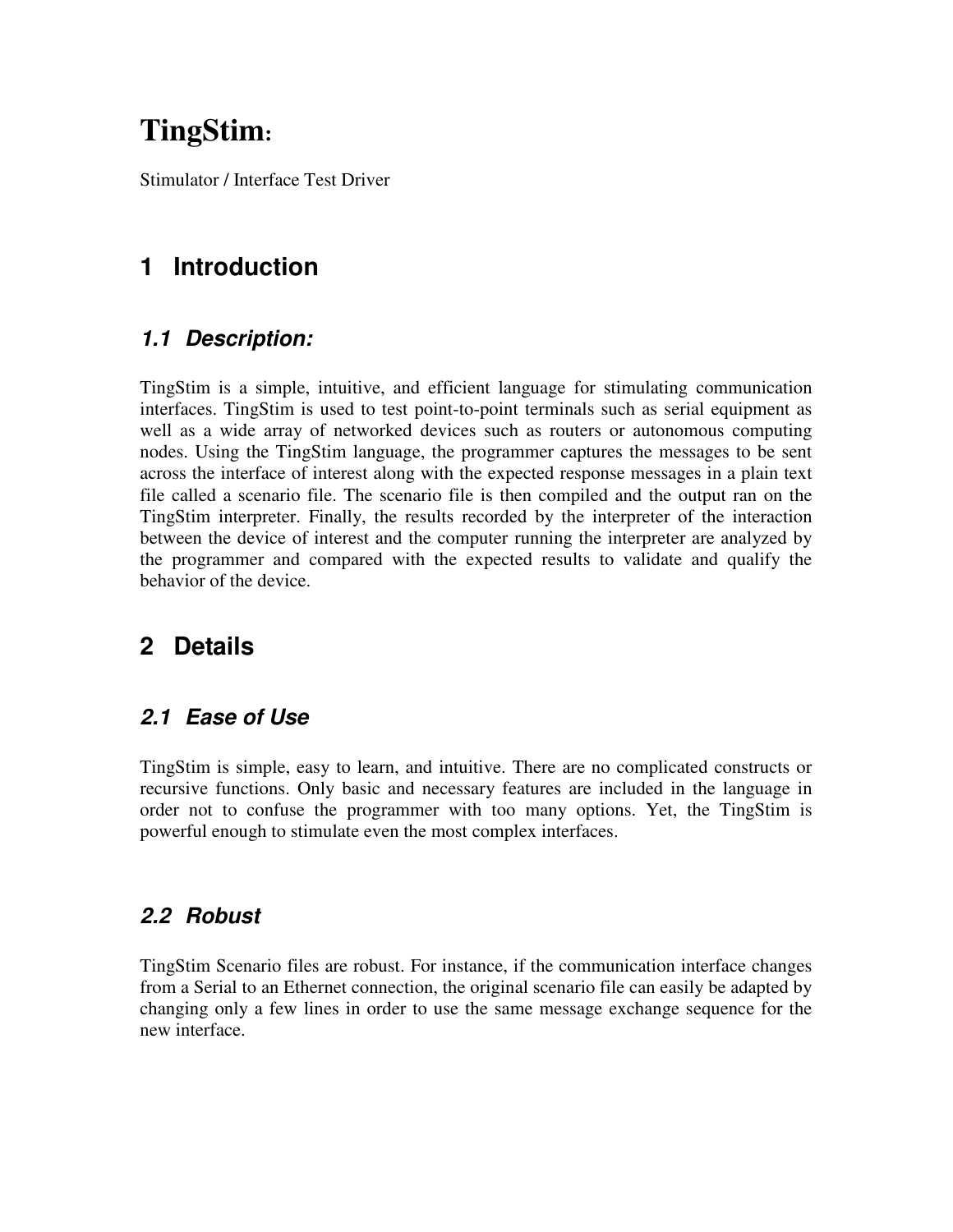#### **2.3 Architecture Neutral and Portable**

TingStim is an interpreted language and since the interpreter is written in Java, TingStim is architecture neutral. Scenario files written in TingStim are just plain text files making them readable on any text editor. Compiled TingStim scenarios can be easily seamlessly ported to any platform that has Java Virtual Machine (JVM) running on it.

#### **2.4 High Level**

TingStim takes care of the complicated communication port initialization, connection, reconnection, etc.; allowing the programmer more time to focus on testing the device and not have to worry about these other mundane details.

#### **2.5 Automation**

TingStim scenario files, once compiled and executed by the interpreter, require no further human interaction until the completion of the entire scenario. This allows the operator the ability to run long scenarios overnight.

## **3 Example Scenario File**

```
01 /* This line is a comment */ 
02 TIME 13:00 
03 DISP "Initializing Communications..."
04 OPEN TYPE("RS232") 
05 
06 DEFINE ERR_VAL HEX(DEAD) 
07 DEFINE ERR MSG "Got error message"
08 WHEN ERR_VAL COUNT=4 
09 DISP ERR_MSG 
10 END-WHEN 
11 
12 HALT "Press Enter Key to Continue" BIND(KB_ENTER) 
13 WAIT 0.10 
14 SEND BIN(0001 0101 1111 0101) 
15 EXPECT DEC(14 10 0 10) MIN(0.01) MAX(1.00) 
16 
17 CLOSE
```